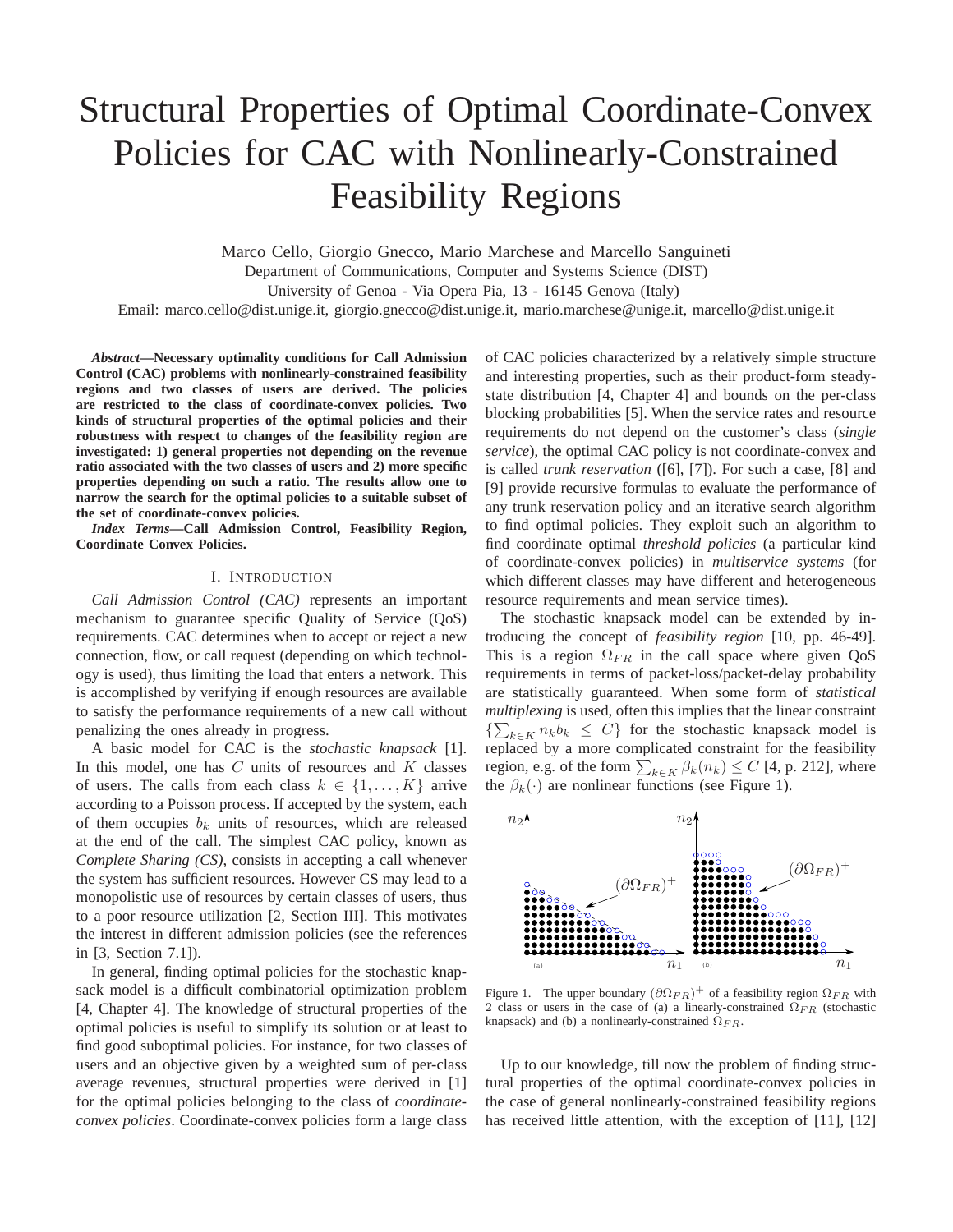(see Subsection III-B for a comparison of our results with those of  $[12]$ ).

The following is a summary of our contributions. For CAC problems with nonlinearly-constrained feasibility regions  $\Omega_{FR}$ and two classes of users, we provide

- some general structural properties holding for any optimal coordinate-convex policy (Subsection III-A);
- more specific structural properties dependent on the revenue ratio associated with the two classes of users;
- simulation results (Section IV).

In doing so, we extend some results of [1] to nonlinearlyconstrained feasibility regions; see Subsections III-A and III-B. All the proofs are deferred to Section VI.

### II. PROBLEM FORMULATION

In this section, we summarize the CAC problem studied in [1], which will be extended in Section III to a nonlinearlyconstrained feasibility region  $\Omega_{FR}$ .

The state of the CAC system in [1] is described by a 2-dimensional vector n, whose component  $n_k$ ,  $k = 1, 2$ , represents the number of connections from users of class  $k$  that have been accepted by the system and are currently in progress. For each class  $k$ , the inter-arrival times are exponentially distributed with mean value  $1/\lambda_k(n_k)$  and the holding times of accepted connections are independent and identically distributed (i.i.d.) with mean value  $1/\mu_k$ . The CAC system accepts or rejects a request of connection according to a coordinate-convex *policy*. Here we recall its definition [4, p. 116].

**Definition II.1.** *A nonempty set*  $\Omega \subseteq \Omega_{FR} \subset \mathbb{N}_0^2$  *is called coordinate-convex if and only if it has the following property: for each*  $n \in \Omega$  *with*  $n_k > 0$  *one has*  $n - e_k \in \Omega$ *, where* e<sup>k</sup> *is a* 2*-dimensional vector whose* k*-th component is* 1 *and the other one is* 0*. The coordinate-convex policy associated with a coordinate-convex set* Ω *admits an arriving request of connection if and only if after admittance the state process remains in* Ω*.*

As there is a one-to-one correspondence between coordinateconvex sets and coordinate-convex policies, from now on we use the symbol  $\Omega$  to denote either a coordinate-convex set or a coordinate-convex policy.

The objective to be maximized by the CAC system in the space  $\mathcal{P}(\Omega_{FR})$  of coordinate-convex subsets of  $\Omega_{FR}$  is given by

$$
J(\Omega) = \sum_{n \in \Omega} (n \cdot r) P_{\Omega}(n) , \qquad (1)
$$

where r is a 2-dimensional vector whose component  $r_k$ represents the instantaneous positive revenue generated by any accepted connection of class k that is still in progress and  $P_{\Omega}(n)$  is the steady-state probability that the CAC system is in state n. As  $\Omega$  is coordinate-convex,  $P_{\Omega}(n)$  takes on the product-form expression

$$
P_{\Omega}(n) = \frac{\prod_{i=1}^{2} q_i(n_i)}{\sum_{n \in \Omega} \prod_{i=1}^{2} q_i(n_i)},
$$
\n(2)

where

$$
q_i(n_i) := \frac{\prod_{j=0}^{n_i - 1} \lambda_i(j)}{n_i! \mu_i^{n_i}}.
$$
 (3)

For linearly-constrained feasibility regions  $\Omega_{FR}$ , [1] describes structural properties of the coordinate-convex policies maximizing the objective (1) (e.g., the existence of one vertical threshold, one horizontal threshold, or both kinds of thresholds), which depend on the value assumed by the revenue ratio  $R := r_2/r_1.$ 

#### III. MAIN RESULTS

In our analysis, we allow the feasibility region  $\Omega_{FR}$  to have a nonlinear upper boundary, denoted by  $(\partial \Omega_{FR})^+$  (see Figure 1(b)). Similarly, we denote by  $(\partial \Omega)^+$  the (linear or nonlinear) upper boundary of the coordinate-convex set  $\Omega$ . The set  $\Omega_{FR}$ is assumed to be coordinate-convex, as it often happens for feasibility regions defined in terms of QoS constraints [13, Proposition 6.3]. Let us recall two definitions from [1].

**Definition III.1.** *The tuple*  $(\alpha, \beta) \in \Omega_{FR} \backslash \Omega$  *is a type-1 corner point for*  $\Omega$  *if and only if*  $\beta \geq 1$ *,*  $(\alpha, \beta - 1) \in \Omega$ *, and either*  $\alpha = 0$  *or*  $(\alpha - 1, \beta) \in \Omega$ ; the tuple  $(\alpha, \beta) \in \Omega_{FR} \setminus \Omega$  is a *type-*2 *corner point for*  $\Omega$  *if and only if*  $\alpha \geq 1$ *,*  $(\alpha - 1, \beta) \in \Omega$ *, and either*  $\beta = 0$  *or*  $(\alpha, \beta - 1) \in \Omega$ .

**Definition III.2.** A nonempty set  $S^- \subset \Omega_{FR}$  is incrementally *removable with respect to*  $\Omega$  (*IR* $_{\Omega}$ *) if and only if*  $S^{-} \subset \Omega$ and  $\Omega \setminus S^-$  *is still a coordinate-convex set; a nonempty set*  $S^+$   $\subset \Omega_{FR}$  *is incrementally admissible with respect to*  $\Omega$  $(IA_{\Omega})$  if and only if  $S^+\cap\Omega=\emptyset$  and  $\Omega\cup S^+$  is still a coordinate*convex set.*

In the following, we shall sometimes use the term "corner point" to refer to either a type-1 or a type-2 corner point. By the coordinate-convexity of  $\Omega$ , no two corner points can be on the same vertical or horizontal line.

We recall from [1] that the definition of the objective  $J(\cdot)$ in (1) can be extended consistently to all (not necessarily coordinate-convex) sets  $S \subseteq \Omega_{FR}$  in the following way:

$$
J(S) := \frac{H(S)}{G(S)},\tag{4}
$$

with

$$
H(S) := \sum_{n \in S} (n \cdot r) \prod_{i=1}^{2} q_i(n_i), \qquad (5)
$$

$$
G(S) := \sum_{n \in S} \prod_{i=1}^{2} q_i(n_i).
$$
 (6)

We also recall that, for a rectangular region  $S := \{a, a +$  $\{1, \ldots, b\} \times \{c, c+1, \ldots, d\}$ , by (3), (5), and (6) it follows

$$
J(S) = r_1 x_1(a, b) + r_2 x_2(c, d), \qquad (7)
$$

where

$$
x_i(a,b) := \frac{\sum_{k=a}^{b} kq_i(k)}{\sum_{j=a}^{b} q_i(j)}.
$$
 (8)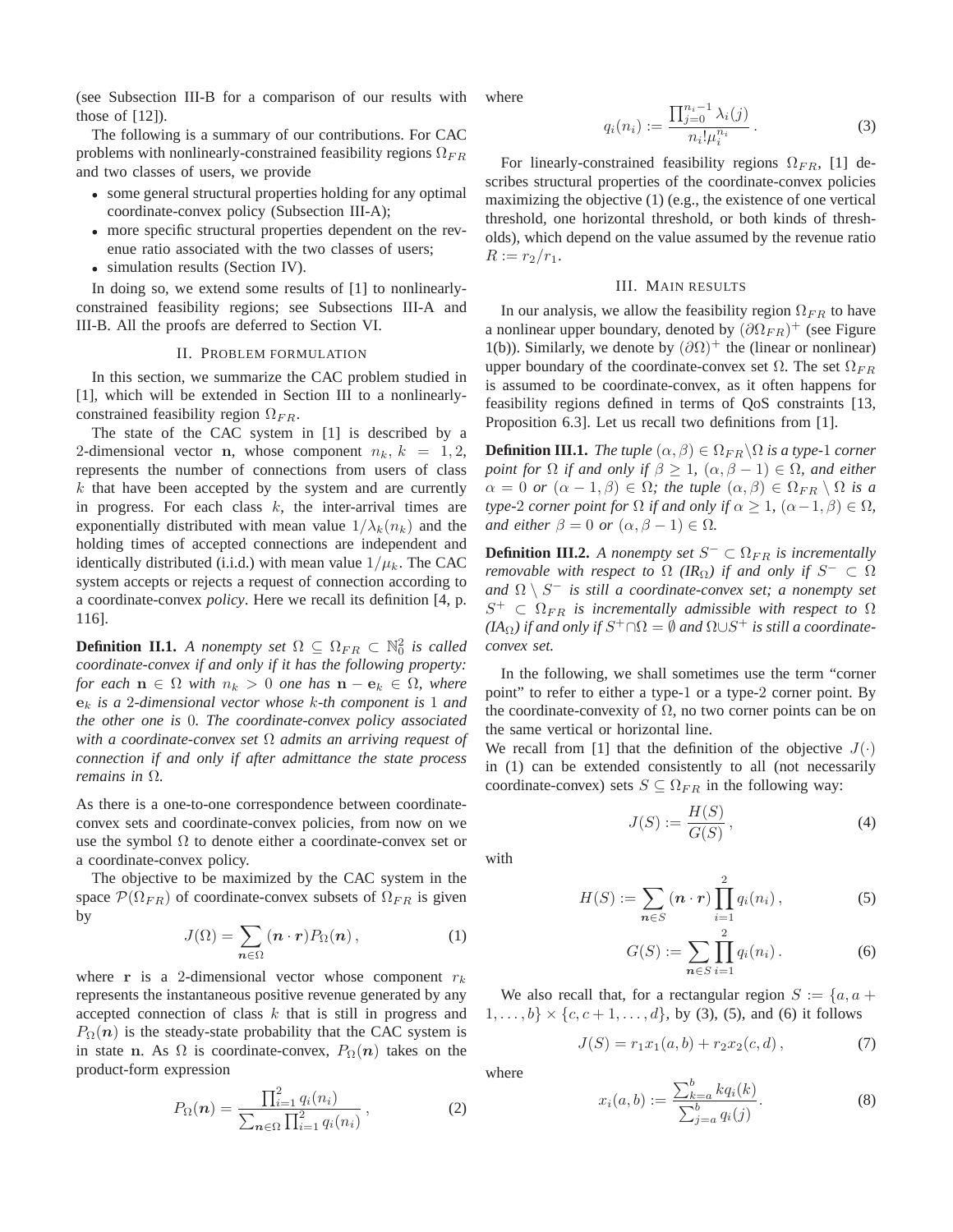## *A. General structural properties of the optimal coordinateconvex policies*

Let  $\Omega^o$  denote any optimal coordinate-convex policy (or its associated coordinate-convex set). Proposition III.3, which extends to nonlinearly-constrained feasibility regions a similar property stated in [1, Theorem 1] for linearly-constrained ones, states that the corner points of  $\Omega^o$  are to be searched among the vertices of a suitable grid (see Figure 2). We use the following notations:

$$
l_2^{\Omega}(n_1) := \max\{k \in \mathbb{N}_0 \text{ such that } (n_1, k) \in \Omega\},\qquad(9)
$$

$$
l_1^{\Omega}(n_2) := \max\{h \in \mathbb{N}_0 \text{ such that } (h, n_2) \in \Omega\}.
$$
 (10)

The values  $l_1^{\Omega}(n_2)$  and  $l_2^{\Omega}(n_1)$  are, respectively, the maximum number of type-1/type-2 connections allowed in  $Ω$  when we have already  $n_2$  type- $2/n_1$  type-1 connections. It follows from the definitions that the functions  $l_i^{\Omega}(\cdot)$  are nonincreasing. Set  $n_{1,\text{max}} := l_{1_\text{Q}}^{\Omega_{FR}}(0), n_{2,\text{max}} := l_{2}^{\Omega_{FR}}(0), l_{1}^{\Omega_{FR}}(n_{2,\text{max}}+1) +$ 1 := 0 and  $l_2^{\Omega_{FR}}(n_{1,\text{max}}+1)+1$  := 0.

**Proposition III.3.** *(i) If*  $(\alpha, \beta)$  *is a type-2 corner point for*  $\Omega^o$ , then for some  $j = 1, \ldots, n_{2, \text{max}}$  we have

$$
\alpha = l_1^{\Omega_{FR}}(j) + 1. \tag{11}
$$

(*ii*) If  $(\alpha, \beta)$  *is a type-1 corner point for*  $\Omega^o$ *, then for some*  $j = 1, \ldots, n_{1, \text{max}}$  *we get* 

$$
\beta = l_2^{\Omega_{FR}}(j) + 1. \tag{12}
$$

We refer to the reader to [14] for other general structural properties of the optimal coordinate-convex policies, not depending on the revenue ratio R.

## *B. Structural properties of the optimal coordinate-convex policies depending on the revenue ratio* R

Let us now consider for the optimal coordinate-convex policies structural properties obtained for suitable values of the revenue ratio  $R$ . We recall the following definition from [1].

**Definition III.4.** Let  $i = 1$  or 2. A coordinate-convex policy  $\Omega$  *is threshold type-i if and only if for some*  $t_i = 0, \ldots, n_{i, \text{max}}$ *we get*

$$
\Omega = \{(n_1, n_2) \in \Omega_{FR} : n_i \le t_i\}.
$$
\n(13)

Proposition III.5 is our extension of [1, Lemma 4] to general nonlinearly-constrained feasibility regions. With respect to [1], due to the different shape of the feasibility region, in general it is not true that  $j \neq k$  implies  $l_1^{\Omega_{FR}}(j) \neq l_1^{\Omega_{FR}}(k)$ . As shown in Figure 2, in general for every  $j_2 \in \{0, \ldots, n_{2,\text{max}}\}\$  there exist  $j^{(2,l)} \leq j_2$  and  $j^{(2,u)} \geq j_2$  such that  $l_1^{\Omega_{FR}}(\cdot)$  is constant on the set  $\{j^{(2,l)}, \ldots, j^{(2,u)}\} \subseteq \{0, \ldots, n_{2,\text{max}}\}.$  Similarly, for every  $j_1 \in \{0, \ldots, n_{1,\text{max}}\}$  there exist  $j^{(1,l)} \leq j_1$  and  $j^{(1,u)} \geq j_1$ such that  $l_2^{\Omega_{FR}}(\cdot)$  is constant on the set  $\{j^{(1,l)},...,j^{(1,u)}\} \subseteq$  $\{0, \ldots, n_{1,\text{max}}\}\$ . Let  $B_1 := \max\{j^{(1,u)} - j^{(1,l)} \; : \; j_1 =$  $0, \ldots, n_{1,\text{max}}\}\$  and  $B_2 := \max\{j^{(2,u)} - j^{(2,l)}\;:\;j_2 =$  $0, \ldots, n_{2,\text{max}}\}.$  Recall that  $R := r_2/r_1$  is the revenue ratio.



Figure 2. Potential locations of the corner points of an optimal coordinateconvex policy  $\Omega^o$ . According to Proposition III.3, the corner points of  $\Omega^o$  are to be searched among the crosses in the figure.

**Proposition III.5.** *(i)* If  $(\alpha, \beta)$  *is a type-2 corner point for*  $\Omega^o$ *and*  $\lambda_2(\cdot)$  *is nonincreasing, then for some*  $j = 1, \ldots, n_{2,\text{max}}$ *(11) holds together with*

$$
Rx_2(0, B_2) \ge x_1(l_1^{\Omega_{FR}}(j^{(2,l)}) + 1, l_1^{\Omega_{FR}}(j^{(2,l)} - 1))
$$
  
- $x_1(l_1^{\Omega_{FR}}(j^{(2,u)} + 1) + 1, l_1^{\Omega_{FR}}(j^{(2,u)})).$  (14)

*(ii)* If  $(\alpha, \beta)$  *is a type-1 corner point for*  $\Omega^o$  *and*  $\lambda_1(\cdot)$  *is nonincreasing, then for some*  $j = 1, \ldots, n_{1,\text{max}}$  *(12) holds together with*

$$
\frac{1}{R}x_1(0,B_1) \ge x_2(l_2^{\Omega_{FR}}(j^{(1,l)}) + 1, l_2^{\Omega_{FR}}(j^{(1,l)} - 1))
$$

$$
-x_2(l_2^{\Omega_{FR}}(j^{(1,u)} + 1) + 1, l_2^{\Omega_{FR}}(j^{(1,u)})). \quad (15)
$$

The following theorem states that under suitable conditions one has threshold-type optimal policies. The result is an extension of [1, Theorem 1] to feasibility regions with a nonlinear upper boundary. Its proof exploits Proposition III.5.

**Theorem III.6.** Let  $\lambda_i(\cdot)$  be nonincreasing for  $i = 1, 2$ . *(i)* If  $\frac{1}{R} < L_1$ *, where* 

$$
L_1 := \min_{j=1,\dots,n_{1,\text{max}}} \left\{ \frac{x_2(l_2^{\Omega_{FR}}(j^{(1,l)}) + 1, l_2^{\Omega_{FR}}(j^{(1,l)} - 1))}{x_1(0, B_1)} - \frac{x_2(l_2^{\Omega_{FR}}(j^{(1,u)} + 1) + 1, l_2^{\Omega_{FR}}(j^{(1,u)}))}{x_1(0, B_1)} \right\},
$$
(16)

*then*  $\Omega^o$  *is threshold type-1, and the threshold is equal to some*  $l_1^{\Omega_{FR}}(j)$  *for some*  $j = 0, \ldots, n_{2, \text{max}}$ *.*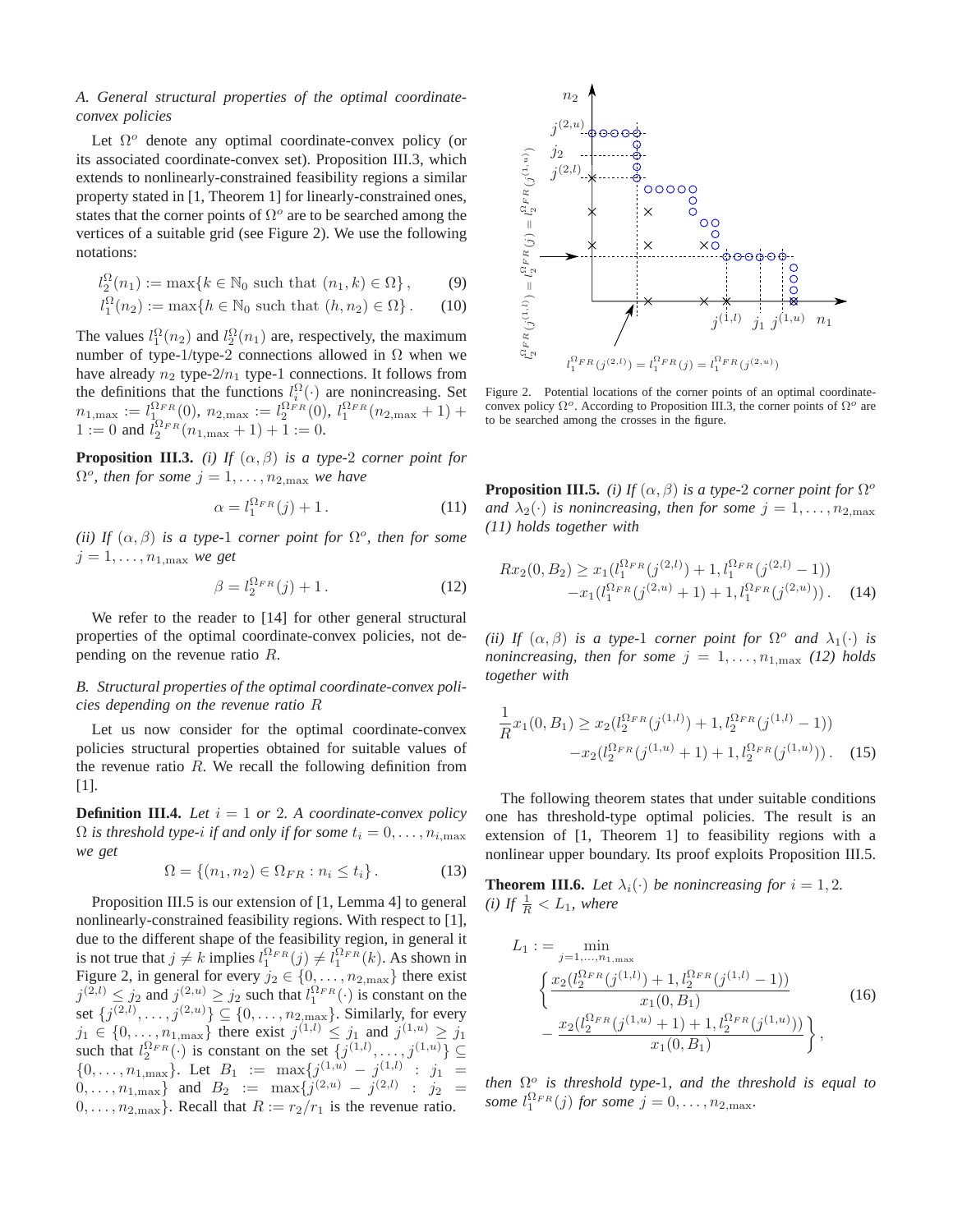*(ii)* If  $R < L_2$ *, where* 

$$
L_2 := \min_{j=1,\ldots,n_{2,\text{max}}} \frac{}{\left\{ \frac{x_1(l_1^{\Omega_{FR}}(j^{(2,l)}) + 1, l_1^{\Omega_{FR}}(j^{(2,l)} - 1))}{x_2(0, B_2)} - \frac{x_1(l_1^{\Omega_{FR}}(j^{(2,u)} + 1) + 1, l_1^{\Omega_{FR}}(j^{(2,u)}))}{x_2(0, B_2)} \right\},
$$
\n
$$
(17)
$$

*then*  $\Omega^o$  *is threshold type-2, and the threshold is equal to some*  $l_2^{\Omega_{FR}}(j)$  *for some*  $j = 0, \ldots, n_{1, \text{max}}$ *.* 

(*iii*) If  $\frac{1}{L_1} < R < L_2$ , then  $\Omega^o = \Omega_{FR}$ .

The following corollary provides sufficient conditions for threshold-type optimal policies.

**Corollary III.7.** Let  $\lambda_i(\cdot)$  be nonincreasing for  $i = 1, 2$ .

(*i*) If  $R > x_1(0, B_1)$ , then  $\Omega^o$  is threshold type-1*,* and the threshold is equal to some  $l_1^{\Omega_{FR}}(j)$  for some  $j = 0, \ldots, n_{2,\text{max}}.$ 

(*ii*) If  $\frac{1}{R}$  >  $x_2(0, B_2)$ , then  $\Omega^o$  is threshold type-2*,* and the threshold is equal to some  $l_2^{\Omega_{FR}}(j)$  for some  $j = 0, \ldots, n_{1,\text{max}}.$ 

(*iii*) If  $x_1(0, B_1) < R < \frac{1}{x_2(0, B_2)}$ , then  $\Omega^o = \Omega_{FR}$ .

**Remark III.8.** In the particular case of a linearly-constrained feasibility region with  $B_2 = 1$  (i.e., the one considered in [1]), one has  $j^{(1,l)} = j^{(1,u)}$  for each  $j = 0, ..., n_{1,\text{max}}$ , and  $L_1 = \frac{1}{x_1(0,B_1)}$ . So in this case Theorem III.6 (i) reduces to  $[1,$  Theorem  $[1]$   $(i)$ .

**Remark III.9.** Another extension of [1, Theorem 1] which is similar to Proposition III.3 and Corollary III.7 is reported in [11, Section 4] and refers to a less general nonlinearlyconstrained feasibility region and to a different assumption on the holding time distribution of the calls.

## IV. SIMULATION RESULTS

In the next numerical results we show that, under the conditions of Corollary III.7 (i) and (ii) resp., the optimal threshold for threshold type-1 policies is indeed equal to  $l_1^{\Omega_{FR}}(j)$  for some  $j = 0, \ldots, n_{2, \text{max}}$ , and the optimal threshold for threshold type-2 policies is equal to  $l_2^{\Omega_{FR}}(j)$  for some  $j = 0, \ldots, n_{1,\text{max}}$ . In Figure 3 the feasibility region used to make these simulations is depicted. We assume homogeneous Poisson arrivals for both classes.

With this feasibility region we have  $B_1 = 16$  and  $B_2 = 10$ ; for  $\lambda_1 = 50$ ,  $\lambda_2 = 150$ ,  $\mu_1 = 0.5$ ,  $\mu_2 = 5$ ,  $r_1 = 0.25$ , and  $r_2 = 2.5$  we have  $R = r_2/r_1 = 10$  and  $x_1(0, 10) \simeq 9.89$ . Then  $R > x_1(0, B_1)$  and by Corollary III.7 (i) there exists an optimal coordinate-convex policy that is threshold type-1. According to Corollary III.7 (i), the optimal threshold belongs to the set  $\{0, 15, 22, 28\}$ . Figure 3 (b) shows that this is indeed the case, and that the optimal threshold is  $t_1 = 15$ .



Figure 3. (a) The feasibility region considered in Section IV. (b)

## V. CONCLUSIONS

This paper provides several structural properties of the corner points of the optimal coordinate-convex policies in CAC problems with nonlinearly-constrained feasibility regions and two classes of users. These properties can be used to narrow the search for the optimal coordinate-convex policies. For certain feasibility regions characterized by a nonlinear constraint of the form  $\sum_{k \in K} \beta_k(n_k) \leq C$ , the simplest possible extension of the results to more than 2 classes of users consists in defining subproblems obtained by partitioning the set of classes by using subsets of cardinality at most 2 and applying to each subproblem the results obtained here for 2 classes of users.

## VI. PROOFS

Due to the page limits, we refer the reader to [1] for the statements of [1, Lemmas 1-3], which are used in some of the following proofs. An inspection of the proofs of [1, Lemmas 1-3] shows that they hold for both linearly-constrained and nonlinearly-constrained feasibility regions.

**Proof of Proposition III.3.** We prove only (i), since (ii) can be obtained in the same way by exchanging the roles of the two classes of users. Suppose that (11) is violated for every  $j =$ 1, ...,  $n_{2,\text{max}}$ . Choosing  $n = l_2^{\Omega^o} (\alpha - 1) - \beta \geq 0$ ,  $S^-(n) =$  $\{(\alpha-1,\beta+i): i=0,\ldots,n\} \subseteq \Omega^o$ , and  $S^+(n) = \{(\alpha,\beta+i):$  $i = 0, \ldots, n$   $\subseteq \Omega_{FR} \setminus \Omega^o$  (see Figure 4), it follows that the sets  $\Omega^o \setminus S^-(n)$  and  $\Omega^o \cup S^+(n)$  are coordinate-convex, so  $S^-(n)$  is  $IR_{\Omega^o}$  and  $S^+(n)$  is  $IA_{\Omega^o}$ . By formula (7), we get  $J(S^-(n)) = r_1(\alpha - 1) + r_2x_2(\beta, \beta + n) < r_1\alpha + r_2x_2(\beta, \beta + n)$  $n) = J(S^+(n))$ , but this contradicts the optimality condition stated in [1, Lemma 2], so one concludes that there exists some  $j = 1, \ldots, n_{2,\text{max}}$  such that (11) holds.

**Proof of Proposition III.5.** Given a type-2 corner point  $(\alpha, \beta)$ , we know from Proposition III.3 (i) that  $\alpha = l_1^{\Omega_{FR}}(j) +$ 1 for some  $j = 1, \ldots, n_{2,\text{max}}$ . Choosing  $n = l_2^{\Omega^o}(\alpha - 1) - \beta \ge$ 0,  $m = \min\{(\iota_2^{\Omega_{FR}}(\alpha) - \beta), n\}, \hat{S}^-(n) = \{\iota_1^{\Omega_{FR}}(j^{(2,u)} + 1) + \alpha\}$  $\{1,\ldots,l_{1}^{\Omega_{FR}}(j^{(\overline{2},u)})\}\times\{\beta,\ldots,\beta+n\}\subseteq\Omega^o,$  and  $\hat{S}^+(m)=1$  $\{l_1^{\Omega_{FR}}(j^{(2,l)})+1,\ldots,l_1^{\Omega_{FR}}(j^{(2,l)}-1)\}\times\{\beta,\ldots,\beta+m\}\subseteq$  $\Omega_{FR} \setminus \Omega^o$  (see Figure 5), it follows that the sets  $\Omega^o \setminus \hat{S}^-(n)$